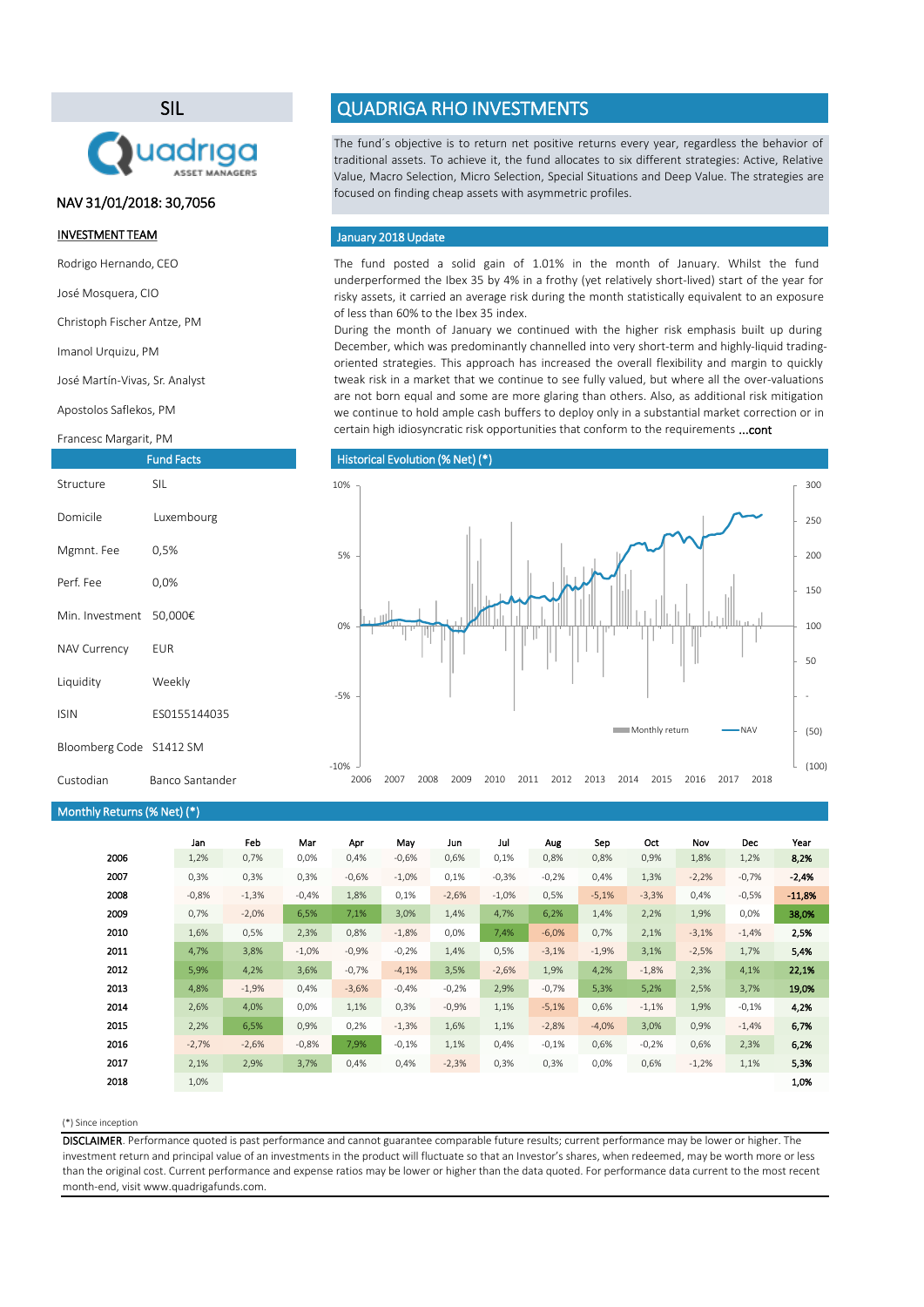#### (\*) Since inception

Gross

DISCLAIMER. Performance quoted is past performance and cannot guarantee comparable future results; current performance may be lower or higher. The investment return and principal value of an investments in the product will fluctuate so that an Investor's shares, when redeemed, may be worth more or less than the original cost. Current performance and expense ratios may be lower or higher than the data quoted. For performance data current to the most recent month-end, visit www.quadrigafunds.com.

| <b>Net</b> | 61,45% |
|------------|--------|
|            |        |

| Comparative inony netarn |         |                       |                 |                   |         |                 |  |  |
|--------------------------|---------|-----------------------|-----------------|-------------------|---------|-----------------|--|--|
|                          |         | <b>RETURNS (CAGR)</b> |                 | <b>VOLATILITY</b> |         |                 |  |  |
|                          | 5 years | 3 years               | Since inception | 5 years           | 3 years | Since inception |  |  |
| Rho Investments          | 8,33%   | 4,34%                 | 8,23%           | 8,33%             | 8,15%   | 8,72%           |  |  |
| Stoxx 600                | 6,40%   | 0,28%                 | 2,08%           | 11,34%            | 12,42%  | 14,42%          |  |  |
| Iboxx Eur Corporate      | 2,94%   | 0,95%                 | 3,83%           | 2,85%             | 3,04%   | 3,95%           |  |  |

244,43%

| 48,30% |
|--------|
| 8,17%  |
| 9,80%  |
| 8,57%  |
| 7,42%  |
| 0,51%  |
| 3,51%  |
| 13,72% |
|        |

| Risk / Return |       |
|---------------|-------|
| Volatility*   | 8,72% |
| Sharpe Ratio* | 0,94  |
| Sortino Ratio | 1,32  |
| VaR 99% Daily | 1,87% |

| % Exposure                    |           |  |  |  |
|-------------------------------|-----------|--|--|--|
| <b>BFCM CMS perp</b><br>7,68% |           |  |  |  |
|                               |           |  |  |  |
| Italia Gyt. Bond Futures      | $-10,62%$ |  |  |  |
| German Gyt. Bonds             | $-12,12%$ |  |  |  |
| <b>IBEX index Future</b>      | 20,90%    |  |  |  |
| Germany 10Y,5Y Bonds          | -46,76%   |  |  |  |

| <b>Returns (% Net)</b> |       |
|------------------------|-------|
|                        |       |
| 2018                   | 1,01% |
| $CAGR*$                | 8,23% |
| January 2018           | 1,01% |

## Top Five Positions

## % of Gross Exposure per Strategy

## Risk Concentration and Distribution Metrics

## Performance attribution across strategies (% Net)

## Comparative Risk / Return









#### **Number of positions per strategy**